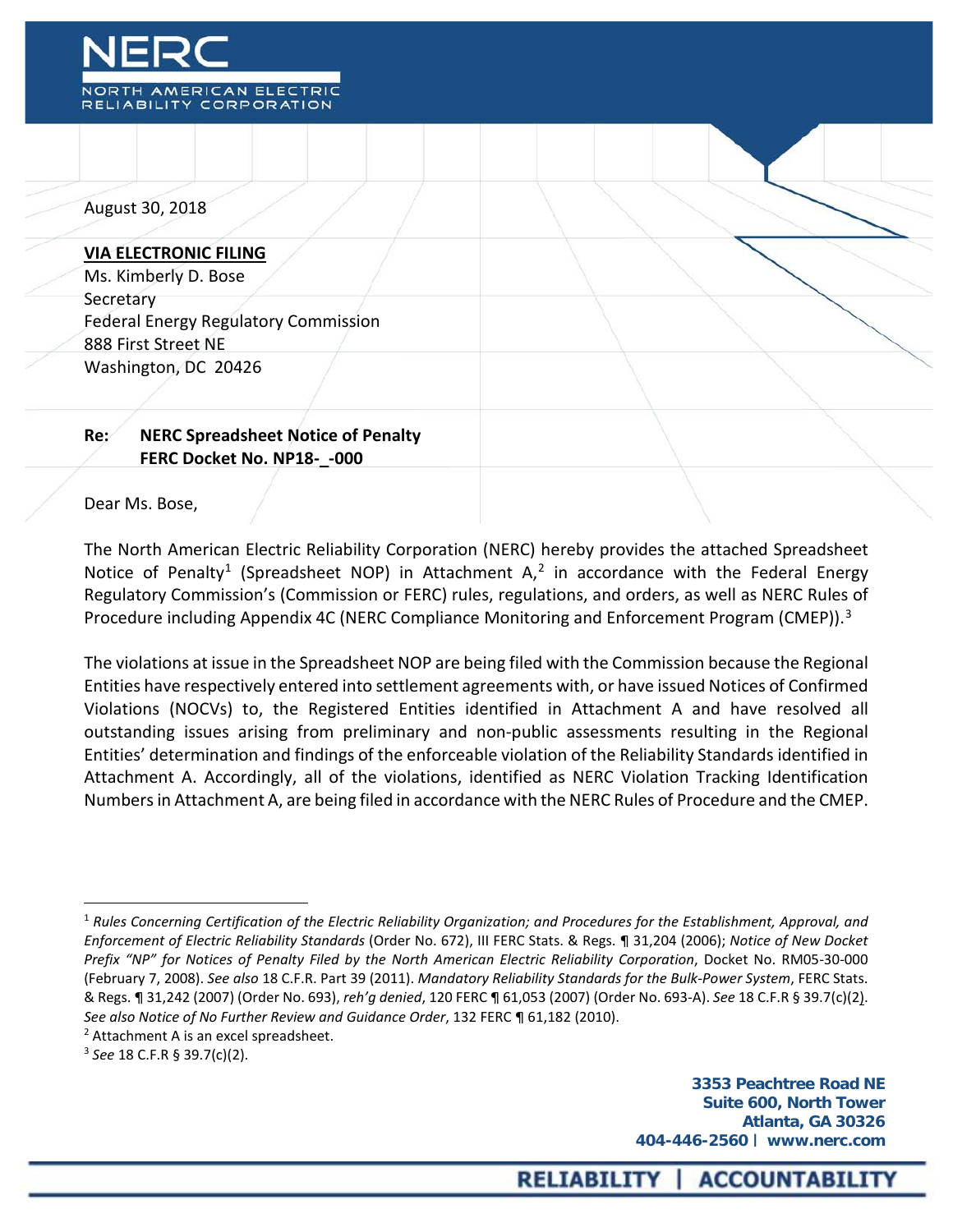

NERC Spreadsheet Notice of Penalty August 30, 2018 Page 2

# **Statement of Findings Underlying the Alleged Violations**

The descriptions of the violations and related risk assessments are set forth in Attachment A.

This filing contains the basis for approval in accordance with Section 39.7 of the Commission's regulations, 18 C.F.R. § 39.7 (2017). Each Reliability Standard at issue in this Notice of Penalty is set forth in Attachment A.

### **Status of Mitigation**[4](#page-1-0)

The mitigation activities are described in Attachment A for each respective violation. Information is also provided regarding the dates of Registered Entity certification and the Regional Entity verification of such completion where applicable.

# **Statement Describing the Proposed Penalty, Sanction, or Enforcement Action Imposed**[5](#page-1-1)

### **Basis for Determination**

Taking into consideration the Commission's direction in Order No. 693, the NERC Sanction Guidelines and the Commission's July 3, 2008, Guidance Order; the October 26, 2009, Guidance Order; the August 27, 2010, Guidance Order; and the March 15, 2012, Compliance Enforcement Initiative Order,<sup>[6](#page-1-2)</sup> the violations in the Spreadsheet were approved by NERC Enforcement staff under delegated authority from the NERC Board of Trustees Compliance Committee.

Pursuant to Order No. 693, the penalties will be effective upon expiration of the 30-day period following the filing of this Notice of Penalty with FERC, or, if FERC decides to review any specific penalty, upon final determination by FERC.

 $\overline{a}$ 

<span id="page-1-0"></span><sup>4</sup> *See* 18 C.F.R § 39.7(d)(7).

<span id="page-1-1"></span><sup>5</sup> *See* 18 C.F.R § 39.7(d)(4).

<span id="page-1-2"></span><sup>6</sup> *North American Electric Reliability Corporation*, "Guidance Order on Reliability Notices of Penalty," 124 FERC ¶ 61,015 (2008); *North American Electric Reliability Corporation*, "Further Guidance Order on Reliability Notices of Penalty," 129 FERC ¶ 61,069 (2009); *North American Electric Reliability Corporation,* 132 FERC ¶ 61,182 (2010); *North American Electric Reliability Corporation,* "Order Accepting with Conditions the Electric Reliability Organization's Petition Requesting Approval of New Enforcement Mechanisms and Requiring Compliance Filing," 138 FERC ¶ 61,193 (2012).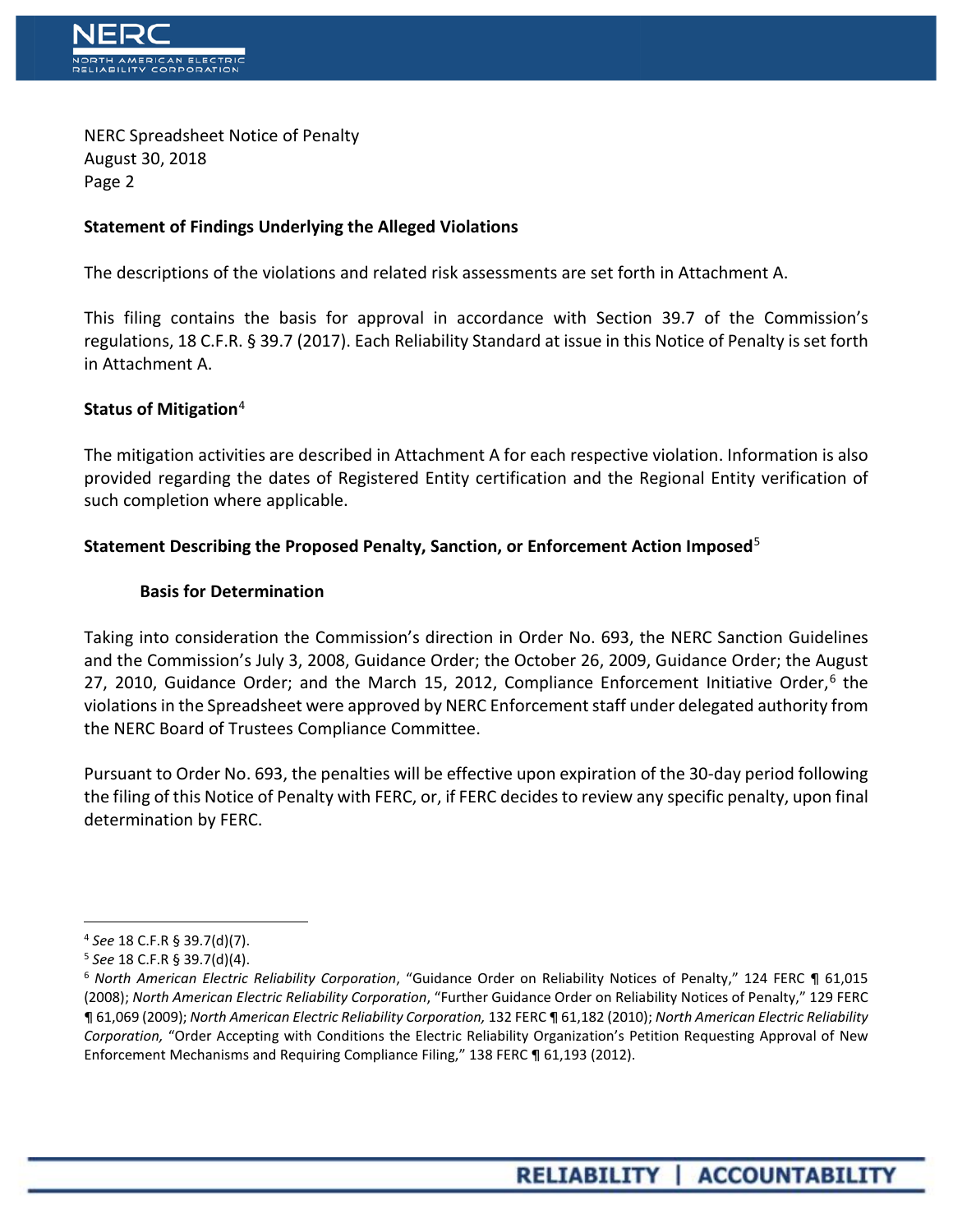

NERC Spreadsheet Notice of Penalty August 30, 2018 Page 3

### **Attachments to be included as Part of this Spreadsheet Notice of Penalty**

The attachments to be included as part of this Spreadsheet Notice of Penalty are the following documents and materials:

- a) Spreadsheet Notice of Penalty, included as Attachment A; and
- b) Additions to the service list, included as Attachment B.

# **Notices and Communications**

Notices and communications with respect to this filing may be addressed to the following as well as to the entities included in Attachment B to this Spreadsheet NOP:

| Sonia C. Mendonça*                                | Edwin G. Kichline*                              |
|---------------------------------------------------|-------------------------------------------------|
| Vice President, Deputy General Counsel, and       | Senior Counsel and Director of Enforcement      |
| Director of Enforcement                           | Oversight                                       |
| North American Electric Reliability Corporation   | North American Electric Reliability Corporation |
| 1325 G Street NW                                  | 1325 G Street NW                                |
| Suite 600                                         | Suite 600                                       |
| Washington, DC 20005                              | Washington, DC 20005                            |
| $(202)$ 400-3000                                  | $(202)$ 400-3000                                |
| (202) 644-8099 - facsimile                        | (202) 644-8099 - facsimile                      |
| sonia.mendonca@nerc.net                           | ed.kichline@nerc.net                            |
|                                                   |                                                 |
|                                                   |                                                 |
|                                                   |                                                 |
|                                                   |                                                 |
|                                                   |                                                 |
|                                                   |                                                 |
|                                                   |                                                 |
|                                                   |                                                 |
| *Persons to be included on the Commission's       |                                                 |
| service list are indicated with an asterisk. NERC |                                                 |
| requests waiver of the Commission's rules and     |                                                 |
| regulations to permit the inclusion of more than  |                                                 |
| two people on the service list.                   |                                                 |
|                                                   |                                                 |